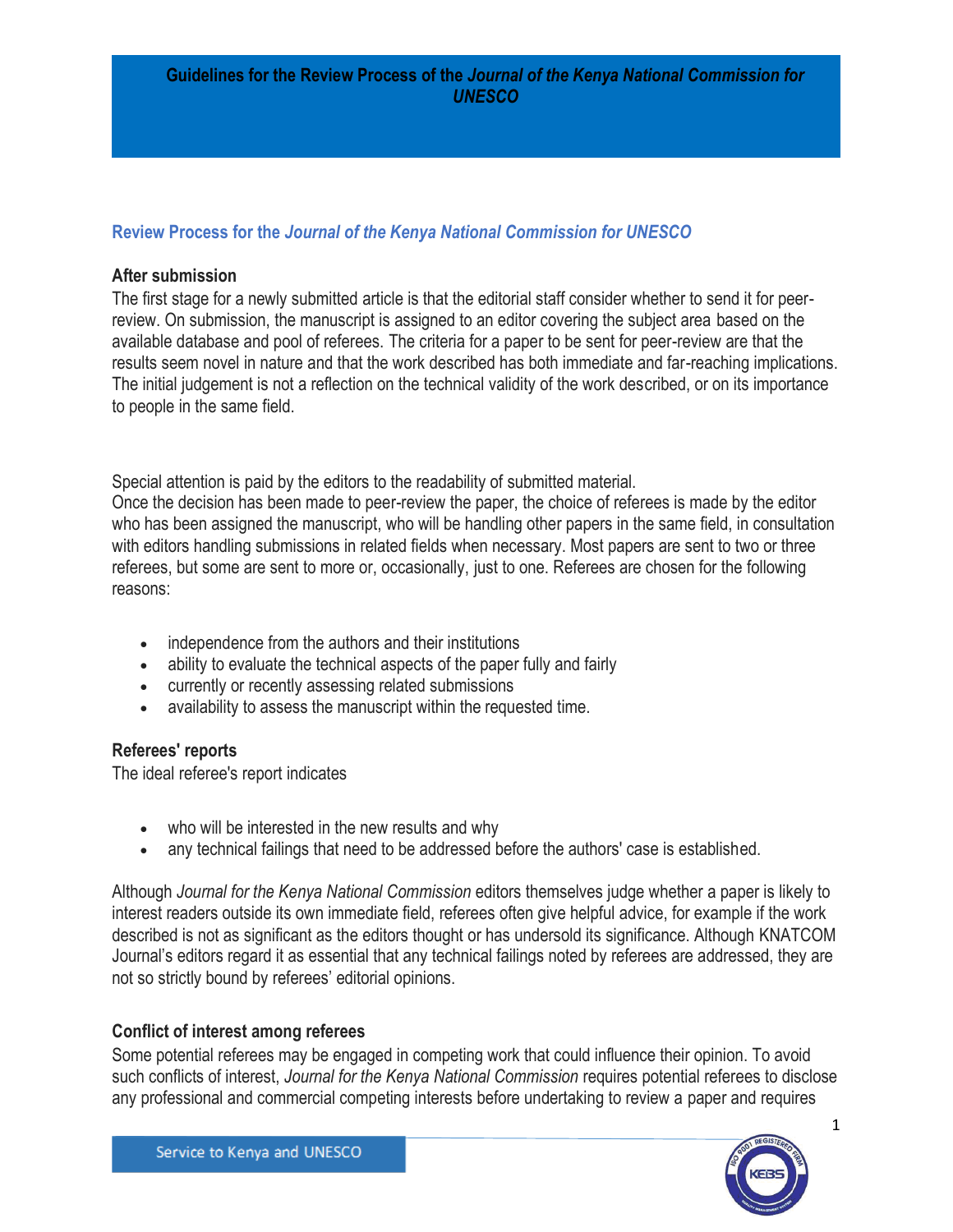#### **Guidelines for the Review Process of the** *Journal of the Kenya National Commission for UNESCO*

referees not to copy papers or to circulate them to third parties. All referees agree to KNATCOM Journal's conditions before journal sends them a manuscript to assess.

Although *Journal for the Kenya National Commission* editors go to every effort to ensure manuscripts are assessed fairly, the Journal is not responsible for the conduct of its referees.

*Journal for the Kenya National Commission* welcomes authors' suggestions for suitable independent referees (with their contact details), but editors are free to decide themselves who to use as referees.

#### **Transparent peer review**

*Journal for the Kenya National Commission* shall use a transparent peer review system, where for manuscripts submitted and once reviewed, the reviewer comments will be relayed to the authors. Authors are provided the opportunity to opt out of this scheme at the completion of the peer review process, before the paper is accepted. Although we hope that the peer review files will provide a detailed and useful view into our peer review process, it is important to note that these files will not contain all the information considered in the editorial decision-making process, such as the discussions between editors, editorial decision letters, or any confidential comments made by reviewers or authors to the editors.

### **Reviewer information**

In recognition of the time and expertise our reviewers provide to the journal's editorial process, we formally acknowledge their contribution to the external peer review of articles published in the journal.

## **What the decision letter means**

All Articles published in *Journal for the Kenya National Commission* shall be subjected to at least one round of review, usually two or three, sometimes more. At each stage, the editor will discuss the manuscript with editorial colleagues in the light of referees' reports, and send a letter to the author offering one of the following options:

- The paper is accepted for publication without any further changes required from the authors.
- The paper is accepted for publication in principle once the authors have made some revisions in response to the referees' comments. Under these circumstances, revised papers are not usually sent back to the referees because further technical work has not been required but are accepted for publication once the editors have checked that the referees' suggestions have been implemented and the paper is in the required format.
- A final decision on publication is deferred, pending the authors' response to the referees' comments. Under these circumstances, further experiments or technical work are usually required to address some or all the referees' concerns, and revised papers are sent back to some or all of the referees for a second opinion. Revised papers should be accompanied by a point-by-point response to all the comments made by all the referees.
- The paper is rejected because the referees have raised considerable technical objections and/or the authors' claim has not been adequately established. Under these circumstances, the editor's letter will state explicitly whether or not a resubmitted version would be considered. If the editor has invited the authors to resubmit, authors must ensure that all the referees' technical comments have

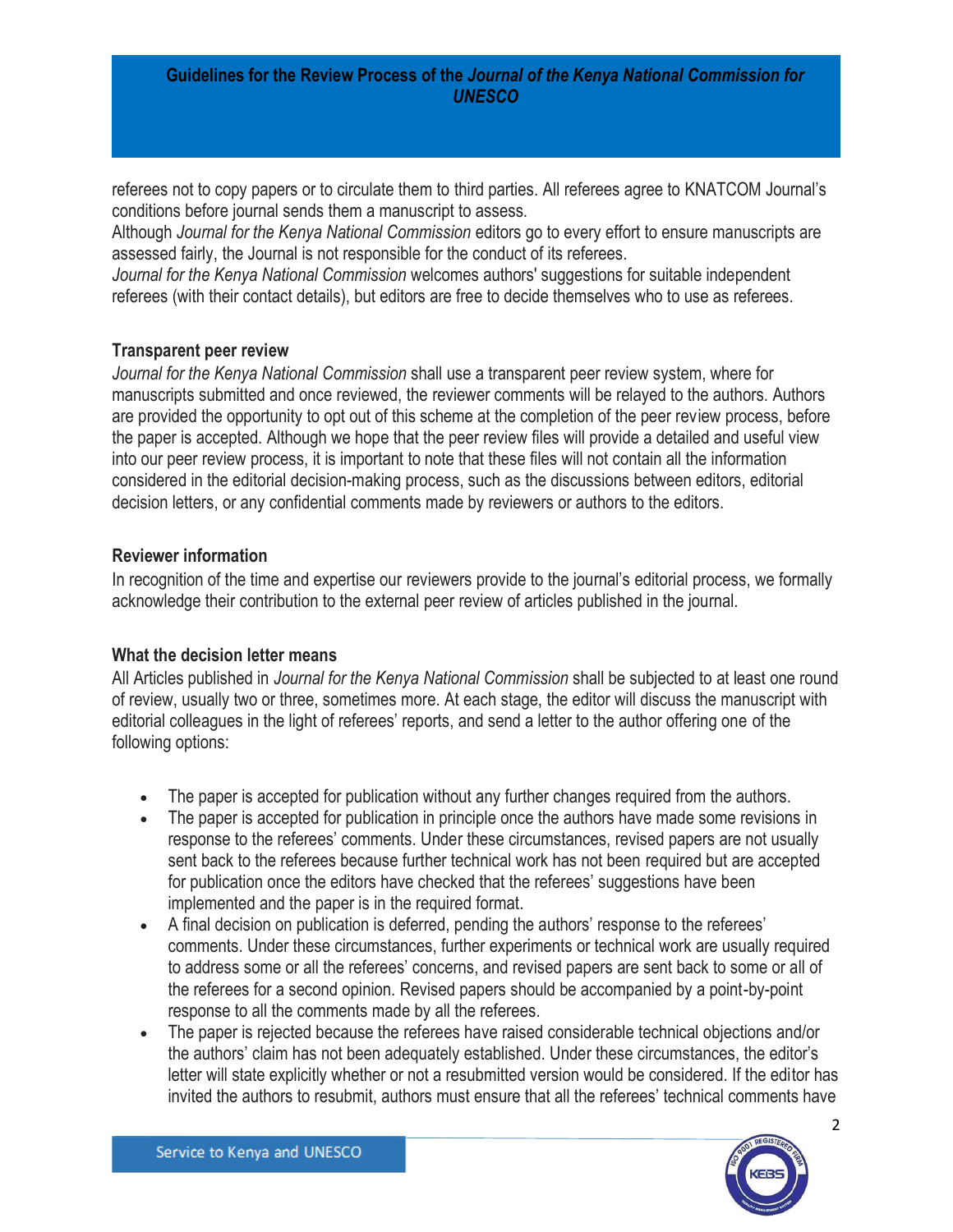#### **Guidelines for the Review Process of the** *Journal of the Kenya National Commission for UNESCO*

been satisfactorily addressed (not just some of them), unless specifically advised otherwise by the editor in the letter and must accompany the resubmitted version with a point-by-point response to the referees' comments. Editors will not send resubmitted papers to the reviewers if it seems that the authors have not made a serious attempt to address all the referees' criticisms.

• The paper is rejected with no offer to reconsider a resubmitted version. Under these circumstances, authors are strongly advised not to resubmit a revised version as it will be declined without further review. If the authors feel that they have a strong scientific case for reconsideration (if the referees have missed the point of the paper, for example) they can appeal the decision in writing.

## **After acceptance**

### Formats and lengths of papers

Format requirements must be strictly observed, as advised by the editor handling the submission, and detailed in the manuscript formatting guide.

### **Subediting of accepted papers**

After a paper is accepted, it is subedited (copyedited) to ensure maximum clarity and reach, a process that enhances the value of papers in various ways. Subeditors are happy to advise authors about the format of their Articles after acceptance for publication. Their role is to:

- i. edit the language for maximum clarity and precision for those in other disciplines special care shall be given to papers whose authors' native language is not English, and special attention is given to summary paragraphs;
- ii. ensure that the paper is at the length specified by the manuscript editor (including number of figures);
- iii. ensure that the terminology and notation conform to Journal house style; and
- iv. ensure that the figures and tables are clear and will fit in the space available.

#### Proofs and reprints

Our subeditors send authors the edited text for approval before it is typeset. This enables most queries to be resolved before proof stage. Authors subsequently receive an e-proof, including the figures, and can also download a PDF proof of the layout. We suggest that authors send proofs to co-authors for them to check, but request that changes among the co-authors are coordinated so that only one author communicates with Journal and only one set of corrections is sent. The corresponding (or other single designated) author is responsible on behalf of all co-authors for the accuracy of all content, including spelling of names and current affiliations of all co-authors, so please ensure these are checked carefully.

To facilitate the review process however, we strongly encourage you to incorporate the manuscript text and figures into a single PDF or Microsoft Word file. Suitably high-resolution figures may be inserted within the